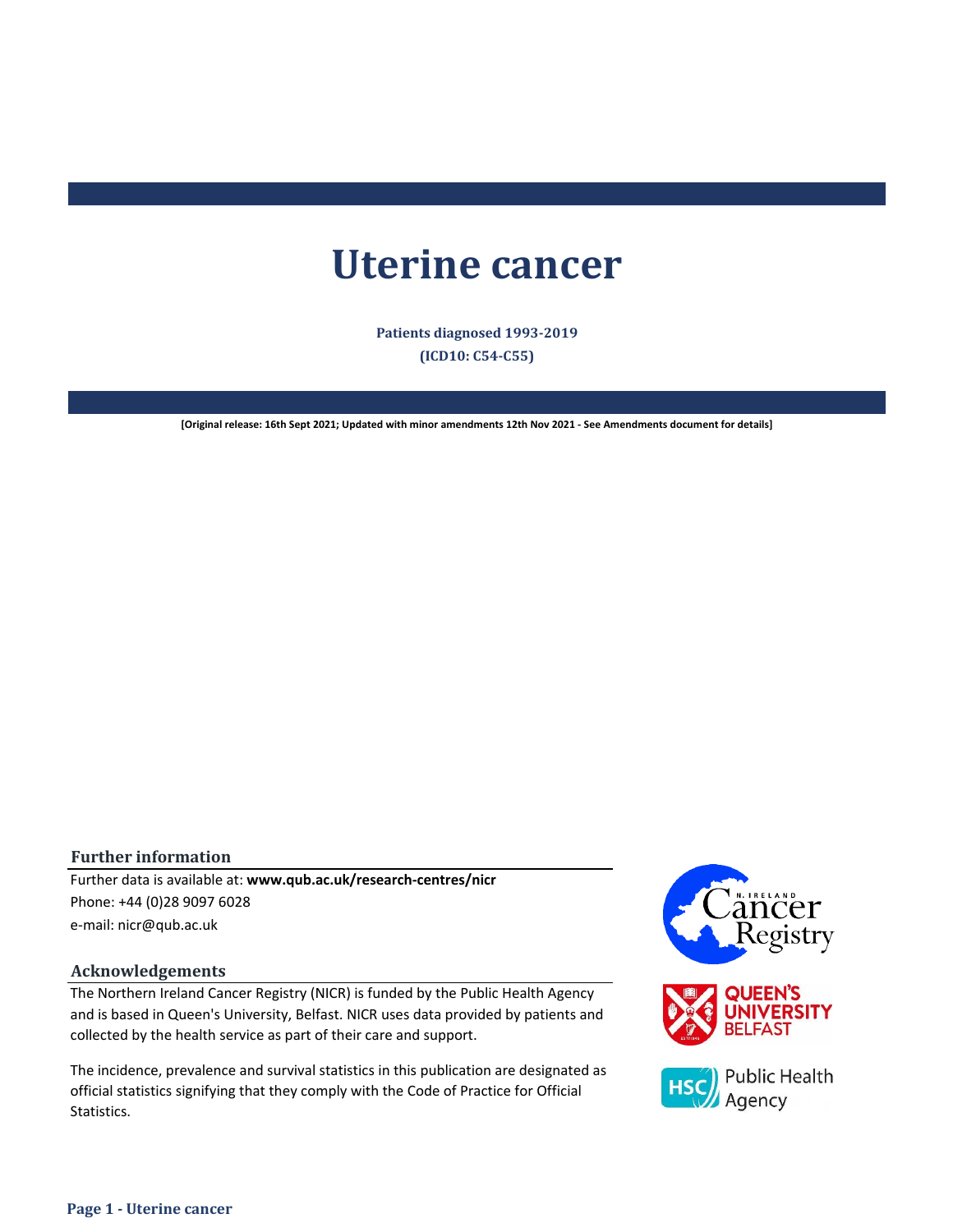# **Incidence**

During 2015-2019:

- **There were 265 cases of uterine cancer diagnosed each year.**
- Uterine cancer made up 5.4% of all female cancers (ex NMSC).

▪ Among women the risk of developing uterine cancer before the age of 75 was 1 in 51.9, while before the age of 85 the risk was 1 in 35.2.

## **Incidence by age at diagnosis** *- Uterine cancer, Cases in 2015-2019*

During 2015-2019:

• The median age at diagnosis among women was 66.

**EX Cancer risk increased with age, with** 24.2% of women aged 75 years or more at diagnosis.

**.** 18.1% of cases were diagnosed among those aged under 55.

| <b>Age at diagnosis</b> | Average cases per year |  |  |  |  |
|-------------------------|------------------------|--|--|--|--|
|                         | <b>Female</b>          |  |  |  |  |
| $0 - 54$                | 48                     |  |  |  |  |
| $55 - 64$               | 75                     |  |  |  |  |
| $65 - 74$               | 78                     |  |  |  |  |
| 75 and over             | 64                     |  |  |  |  |
| <b>All ages</b>         | 265                    |  |  |  |  |



## **Incidence by year of diagnosis** *- Uterine cancer, Cases in 1995-2019*

▪ Among females the number of cases of uterine cancer increased by 12.8% from an annual average of 235 cases in 2010-2014 to 265 cases in 2015-2019.

| <b>Year of diagnosis</b> | <b>Female cases</b> |  |  |  |  |
|--------------------------|---------------------|--|--|--|--|
| 2010                     | 219                 |  |  |  |  |
| 2011                     | 227                 |  |  |  |  |
| 2012                     | 248                 |  |  |  |  |
| 2013                     | 250                 |  |  |  |  |
| 2014                     | 230                 |  |  |  |  |
| 2015                     | 249                 |  |  |  |  |
| 2016                     | 247                 |  |  |  |  |
| 2017                     | 262                 |  |  |  |  |
| 2018                     | 278                 |  |  |  |  |
| 2019                     | 288                 |  |  |  |  |



*Note: Annual averages have been rounded to the nearest integer. Sums of numbers in table rows or columns may thus differ slightly from the given total. NMSC: Non-melanoma skin cancer*

## **Page 2 - Uterine cancer**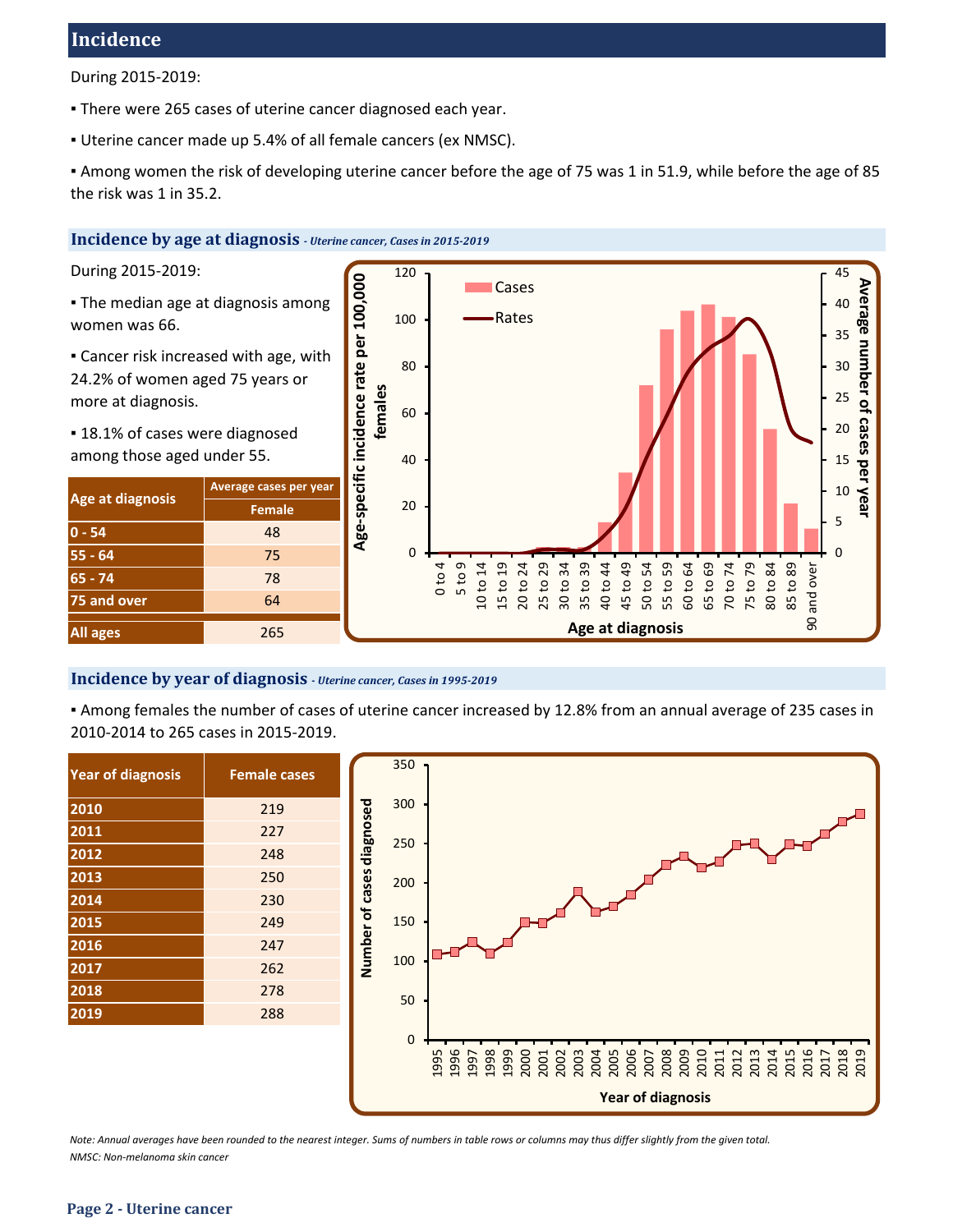## **Trends in age-standardised incidence rates** *- Uterine cancer, Cases in 1995-2019*

▪ Age-standardised incidence rates of uterine cancer increased by 3.8% between 2010-2014 and 2015-2019 from 29.3 to 30.4 cases per 100,000 persons years. This difference was not statistically significant.



Age-standardised incidence rates illustrate the change in the number of cases within a population of a fixed size and age structure (2013 European Standard).

They thus represent changes other than those caused by population growth and/or ageing.

Trends can also be influenced by changes in how cancer is classified and coded. (e.g. the move from ICD-0-2 to ICD-0-3 in 2019).

#### **Incidence by deprivation quintile** *- Uterine cancer, Cases in 2015-2019*

The annual number of cases during 2015-2019 varied in each deprivation quintile due to variations in population size and age.

After accounting for these factors, incidence rates:

. in the most socio-economically deprived areas did not vary significantly from the NI average.

 ▪ in the least socio-economically deprived areas did not vary significantly from the NI average.

| <b>Deprivation quintile</b>        | Average cases per year |
|------------------------------------|------------------------|
|                                    | Female                 |
| <b>Least deprived (Quintile 1)</b> | 59                     |
| <b>Quintile 2</b>                  | 53                     |
| <b>Quintile 3</b>                  | 55                     |
| <b>Quintile 4</b>                  | 53                     |
| <b>Most deprived (Quintile 5)</b>  | 44                     |
| <b>Northern Ireland</b>            | 265                    |



A value above 100 means that incidence rates in that deprivation quintile are greater than the Northern Ireland average.

This measure takes account of population size and age structure. Differences are thus not a result of these factors.

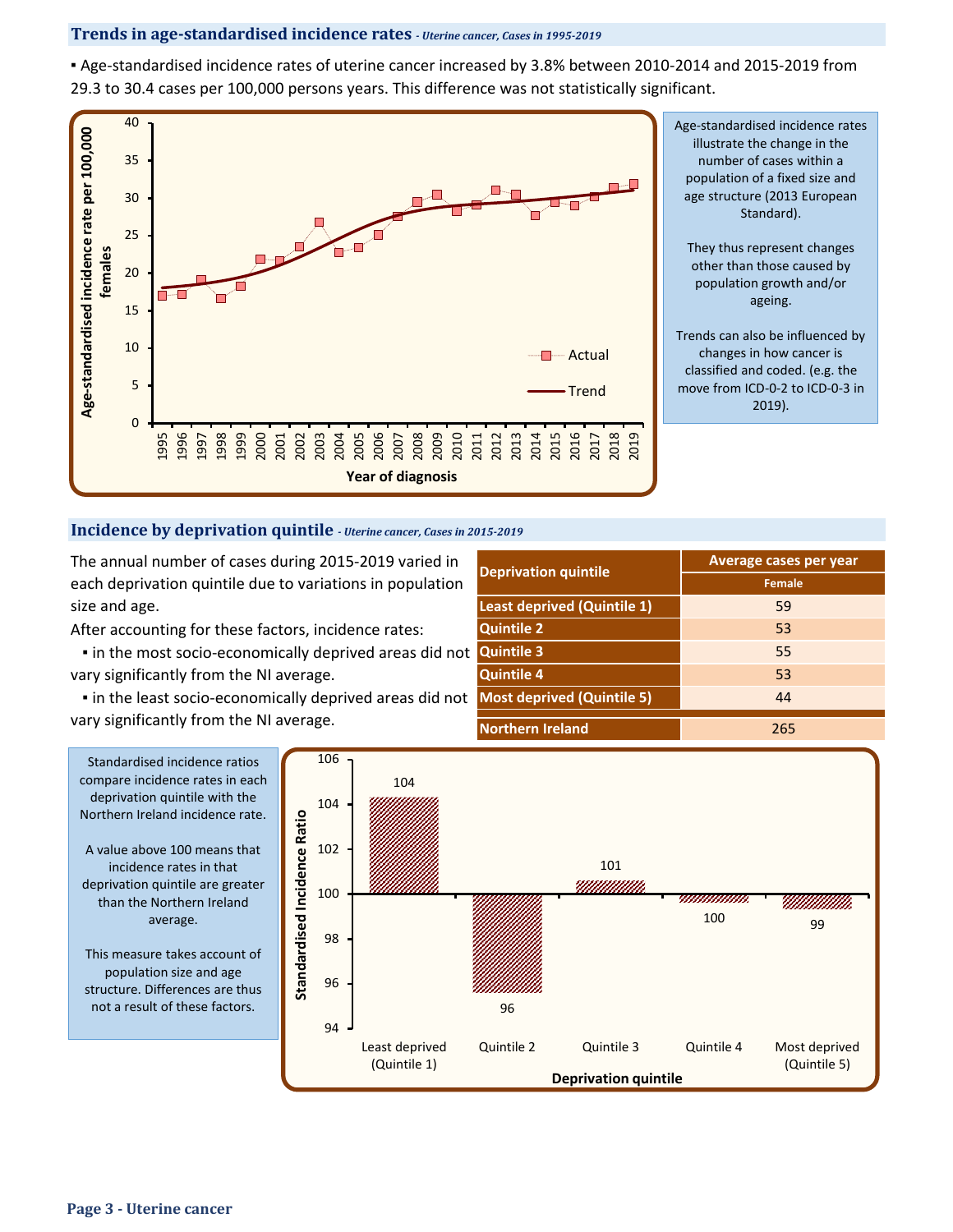## **Incidence by Health and Social Care Trust (HSCT)** *- Uterine cancer, Cases in 2015-2019*

The annual number of cases during 2015-2019 varied in each HSCT due to variations in population size and age.

After accounting for these factors, incidence rates:

- **.** in Belfast HSCT did not vary significantly from the NI average.
- **.** in Northern HSCT did not vary significantly from the NI average.
- **.** in South-Eastern HSCT did not vary significantly from the NI average.
- **.** in Southern HSCT were significantly higher than the NI average.
- **.** in Western HSCT did not vary significantly from the NI average.



**Health and Social Care Trust Average cases per year Belfast HSCT Northern Ireland Northern HSCT South-Eastern HSCT Southern HSCT Female** 265 46 63 54 57 44 **Western HSCT**

> Standardised incidence ratios compare incidence rates in each HSC Trust with the Northern Ireland incidence rate. A value above 100 means that incidence rates in that HSC Trust are greater than the NI average.

This measure takes account of population size and age structure. Differences are thus not a result of these factors.

Data for Local Government Districts and Parliamentary Constituencies are available at www.qub.ac.uk/researchcentres/nicr

## **Incidence by method of most recent admission to hospital** *- Uterine cancer, Cases in 2015-2019*

During 2015-2019:

▪ 5.1% of cases had an emergency admission to hospital recorded up to 30 days prior to diagnosis.

▪ In 48.9% of diagnosed cases there was no record of a hospital inpatient admission up to 30 days prior to diagnosis.

| <b>Method of admission</b>                  | Average cases per year |  |  |  |  |
|---------------------------------------------|------------------------|--|--|--|--|
|                                             | <b>Female</b>          |  |  |  |  |
| <b>Emergency admission</b>                  | 14                     |  |  |  |  |
| <b>Elective admission</b>                   | 122                    |  |  |  |  |
| No emergency/elective<br>admission recorded | 129                    |  |  |  |  |
| <b>Total</b>                                | 265                    |  |  |  |  |



Admission method refers to the most recent hospital inpatient admission that a patient had prior to cancer diagnosis, regardless of reason for the admission.

Admissions are considered up to a maximum of 30 days prior to diagnosis. Admissions up to two days post diagnosis are also considered to allow for a reasonable margin or error in data recording.

The majority of patients with no inpatient admission recorded prior to diagnosis are likely to have been diagnosed via an outpatient route.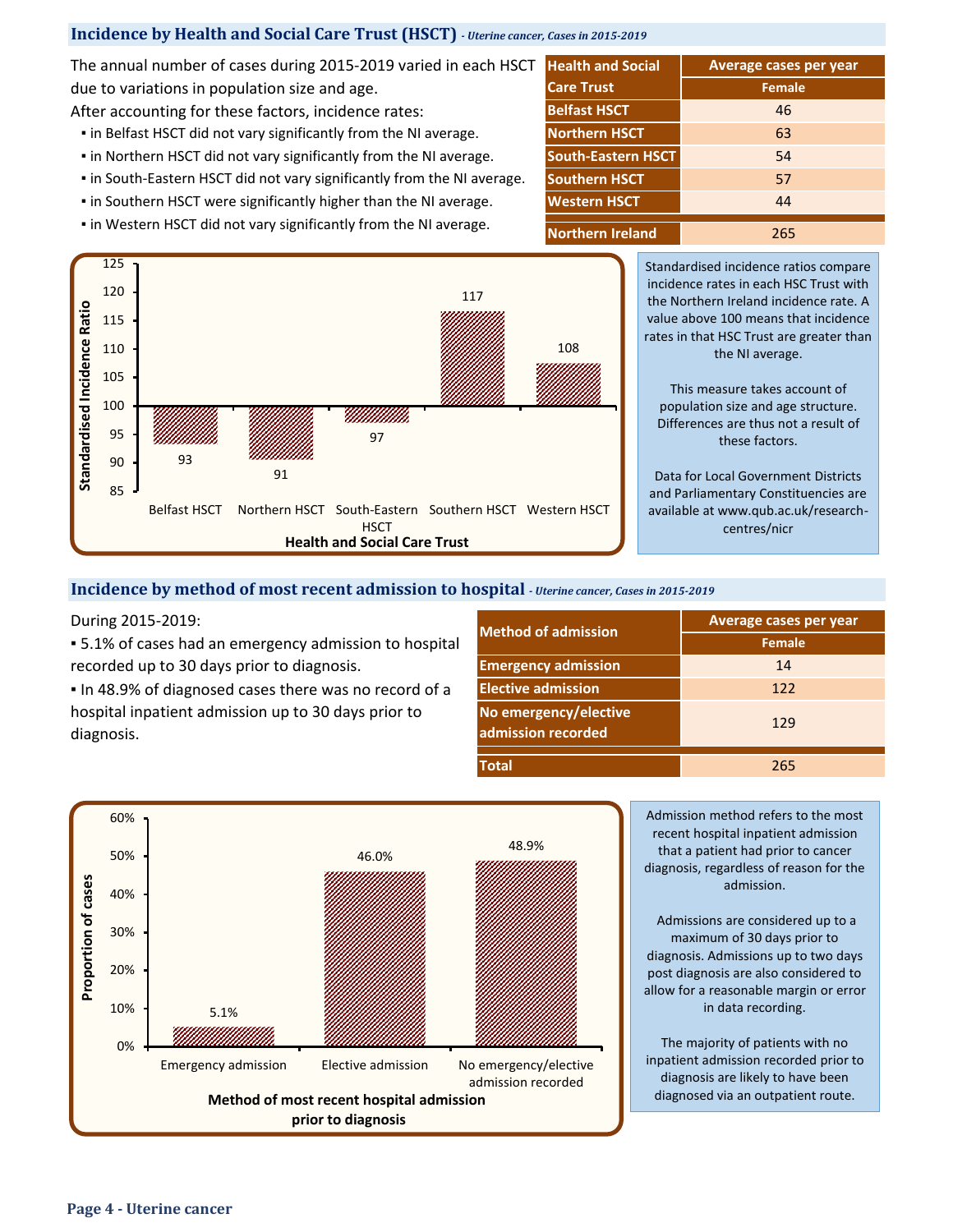## **Incidence by stage at diagnosis** *- Uterine cancer, Cases in 2015-2019*

During 2015-2019:

- 95.9% of cases diagnosed had a stage assigned.
- 69.9% of cases were diagnosed at stage I. (72.9% of staged cases)
- 9.5% of cases were diagnosed at stage IV. (9.9% of staged cases)



| <b>Stage at diagnosis</b> | Average cases per<br>year |
|---------------------------|---------------------------|
| <b>Stage I (Early)</b>    | 185                       |
| <b>Stage II</b>           | 12                        |
| <b>Stage III</b>          | 31                        |
| <b>Stage IV (Late)</b>    | 25                        |
| <b>Unknown</b>            | 11                        |
| <b>All stages</b>         | 265                       |

Cancer stage describes the size of a cancer and how far it has grown and spread.

This information is used to help decide what treatments are needed.

The classification used here to stage cancer is the TNM classification (Version 7 prior to 2018, Version 8 from 2018 onwards).

# **Survival**

▪ 89.2% of uterine cancer patients were alive one year and 72.2% were alive five years after a diagnosis in 2010- 2014. (observed survival)

▪ Age-standardised net survival (ASNS), which removes the effect of deaths from causes unrelated to cancer, was 89.8% one year and 78.0% five years from a uterine cancer diagnosis in 2010-2014.



## **Trends in survival** *- Uterine cancer, Patients diagnosed in 1995-2014*

▪ Five-year survival (ASNS) from uterine cancer increased from 77.0% in 2005-2009 to 78.0% in 2010-2014. This difference was not statistically significant.

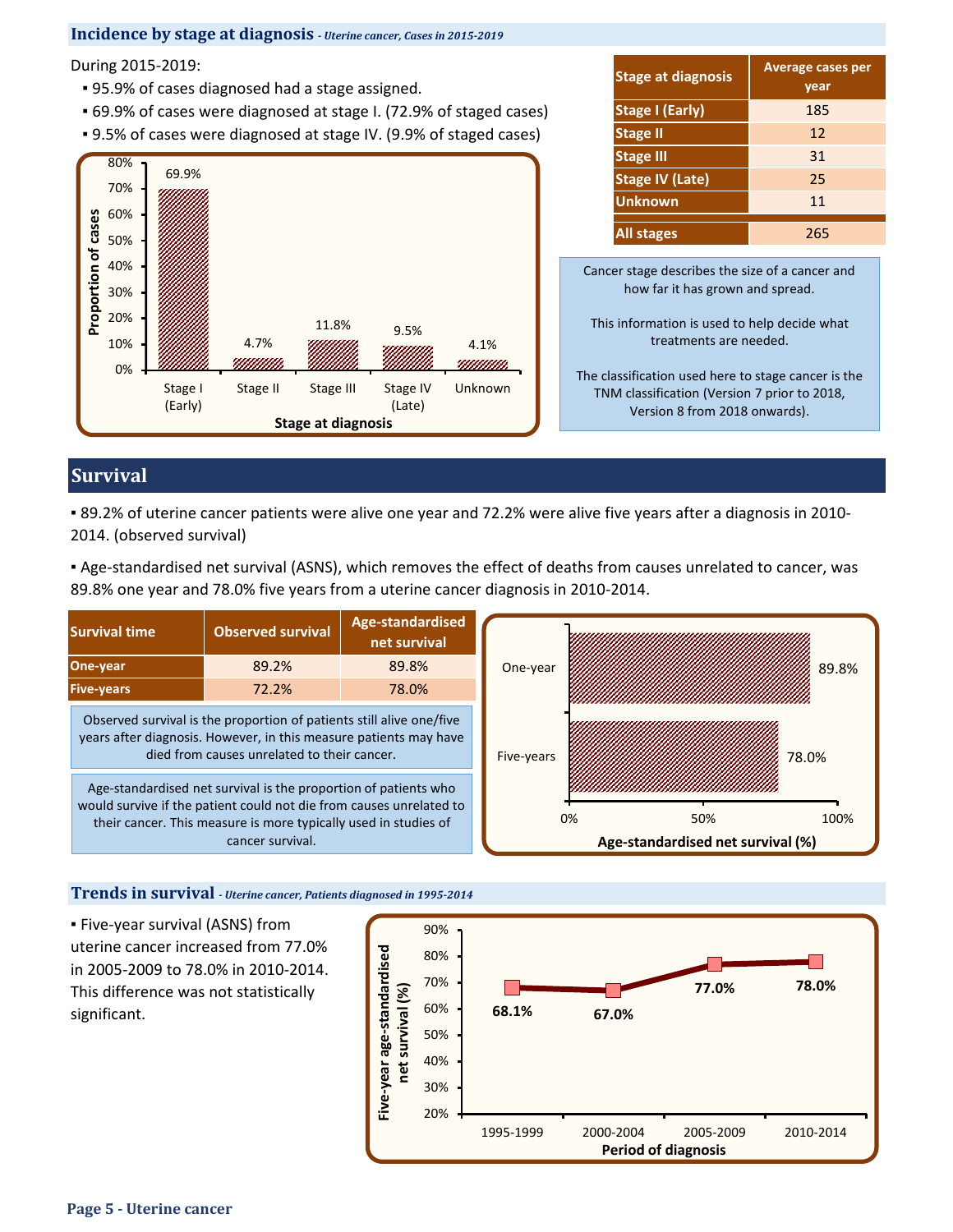## **Survival by age at diagnosis** *- Uterine cancer, Patients diagnosed in 2010-2014*

**E** Survival from uterine cancer among patients diagnosed in 2010-2014 was related to age with better five-year survival among younger age groups.

**Eive-year net survival ranged from** 90.6% among patients aged under 55 at diagnosis to 64.6% among those aged 75 and over.



## **Survival by stage at diagnosis** *- Uterine cancer, Patients diagnosed in 2010-2014*

**• Stage at diagnosis is one of the most** important factors in uterine cancer survival with five-year survival decreasing as stage increases.

▪ Five-year survival (ASNS) ranged from 95.5% for early stage (stage I) disease to 8.5% for late stage (stage IV) disease.

▪ Five-year survival (ASNS) for unstaged cancer was 55.1%.



## **Survival by method of most recent admission to hospital** *- Uterine cancer, Patients diagnosed in 2010-2014*

▪ Five-year survival (ASNS) among patients who had an emergency admission to hospital up to 30 days prior to their cancer diagnosis was 33.2% compared to 82.9% among those with elective admissions and 77.5% among those who had no hospital admissions recorded up to 30 days prior to diagnosis.

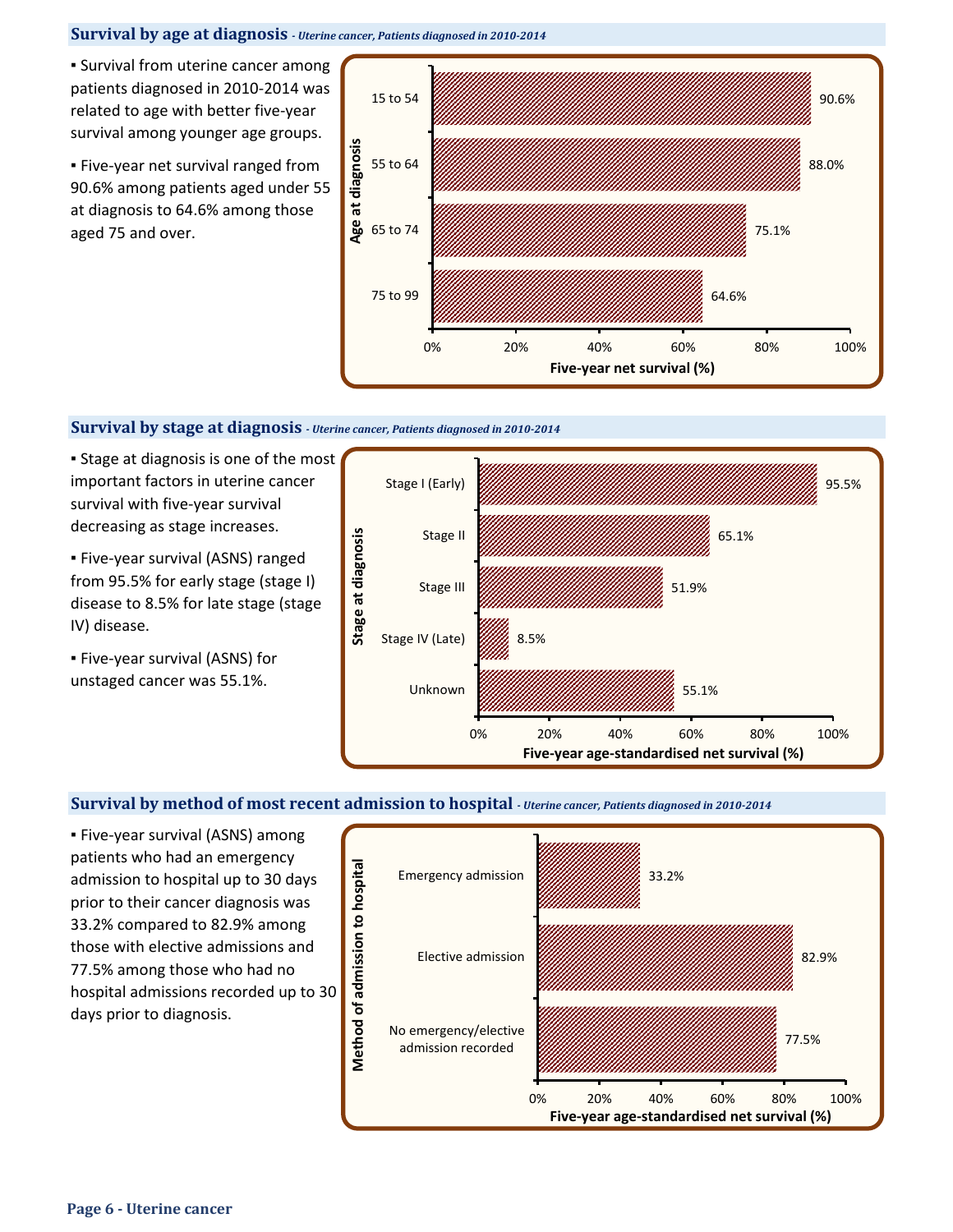## **Prevalence**

**At the end of 2019, there were 2,900 women living with uterine** cancer who had been diagnosed in the previous 25 years.

▪ Of these, 36.0% were aged 75 and over, and 8.9% had been diagnosed in the previous year.

25-year prevalence refers to the number of cancer survivors who were alive at the end of 2019, and had been diagnosed with their cancer in the previous 25 years (i.e. 1995-2019).

| <b>Time since</b>  | 25-year prevalence |                 |                 |  |  |  |
|--------------------|--------------------|-----------------|-----------------|--|--|--|
| diagnosis          | <b>Aged 0-74</b>   | <b>Aged 75+</b> | <b>All ages</b> |  |  |  |
| $0-1$ year         | 193                | 64              | 257             |  |  |  |
| 1-5 years          | 610                | 193             | 803             |  |  |  |
| $5-10$ years       | 513                | 259             | 772             |  |  |  |
| <b>10-25 years</b> | 541                | 527             | 1,068           |  |  |  |
| $0-25$ years       | 1,857              | 1,043           | 2,900           |  |  |  |

## **Trends in 10-year prevalence** *- Uterine cancer, Patients alive at end of each year from 2010-2019*

▪ Among women the number of survivors from uterine cancer who had been diagnosed within the previous ten years increased by 12.5% from 1,629 survivors in 2014 to 1,832 survivors in 2019.

| 2010   2011   2012   2013   2014   2015   2016   2017   2018   2019 <sub> </sub> |  |  |  |  |  |
|----------------------------------------------------------------------------------|--|--|--|--|--|
| <b>Female</b> 1,373 1,428 1,525 1,569 1,629 1,682 1,734 1,775 1,808 1,832        |  |  |  |  |  |

# **Mortality**

▪ During 2015-2019 there were 65 deaths from uterine cancer each year. Uterine cancer made up 3.1% of all female cancer deaths (ex NMSC).

▪ Risk of death from uterine cancer was strongly related to age, with 49.2% of women aged 75 years or more at time of death, while 4.6% of uterine cancer deaths occurred among those aged under 55. The median age at death was 74.

| Age at<br>death | <b>Average deaths</b><br>per year |
|-----------------|-----------------------------------|
| $0 - 54$        | 3                                 |
| $55 - 64$       | 8                                 |
| $65 - 74$       | 21                                |
| $75+$           | 32                                |

## **Deaths by year of death** *- Uterine cancer, Deaths in 2010-2019*

▪ Among women the number of deaths from uterine cancer increased by 25.0% from an annual average of 52 deaths in 2010-2014 to 65 deaths in 2015-2019.

|        | 2010   2011   2012   2013   2014   2015   2016   2017   2018   2019 <sup> </sup>                                     |       |    |                   |  |       |      |
|--------|----------------------------------------------------------------------------------------------------------------------|-------|----|-------------------|--|-------|------|
| Female | <u> — 1980 — 53 — 1980 — 1980 — 1980 — 1980 — 1980 — 1980 — 1980 — 1980 — 1980 — 1980 — 1980 — 1980 — 1980 — 198</u> | 52 33 | 68 | $1.53$ 56 57 62 1 |  | $-69$ | - 80 |

## **Trends in age-standardised mortality rates** *- Uterine cancer, Deaths in 1995-2019*

▪ Among females age-standardised mortality rates from uterine cancer increased by 15.6% between 2010-2014 and 2015-2019 from 6.4 to 7.4 deaths per 100,000 persons years. This difference was not statistically significant.



Mortality data are provided by the Northern Ireland General Registrar Office via the Department of Health.

Counts of the number of deaths are based upon the year that death occurred, and upon the primary cause of death only.

Age-standardised mortality rates remove changes over time caused by population growth and/or ageing.